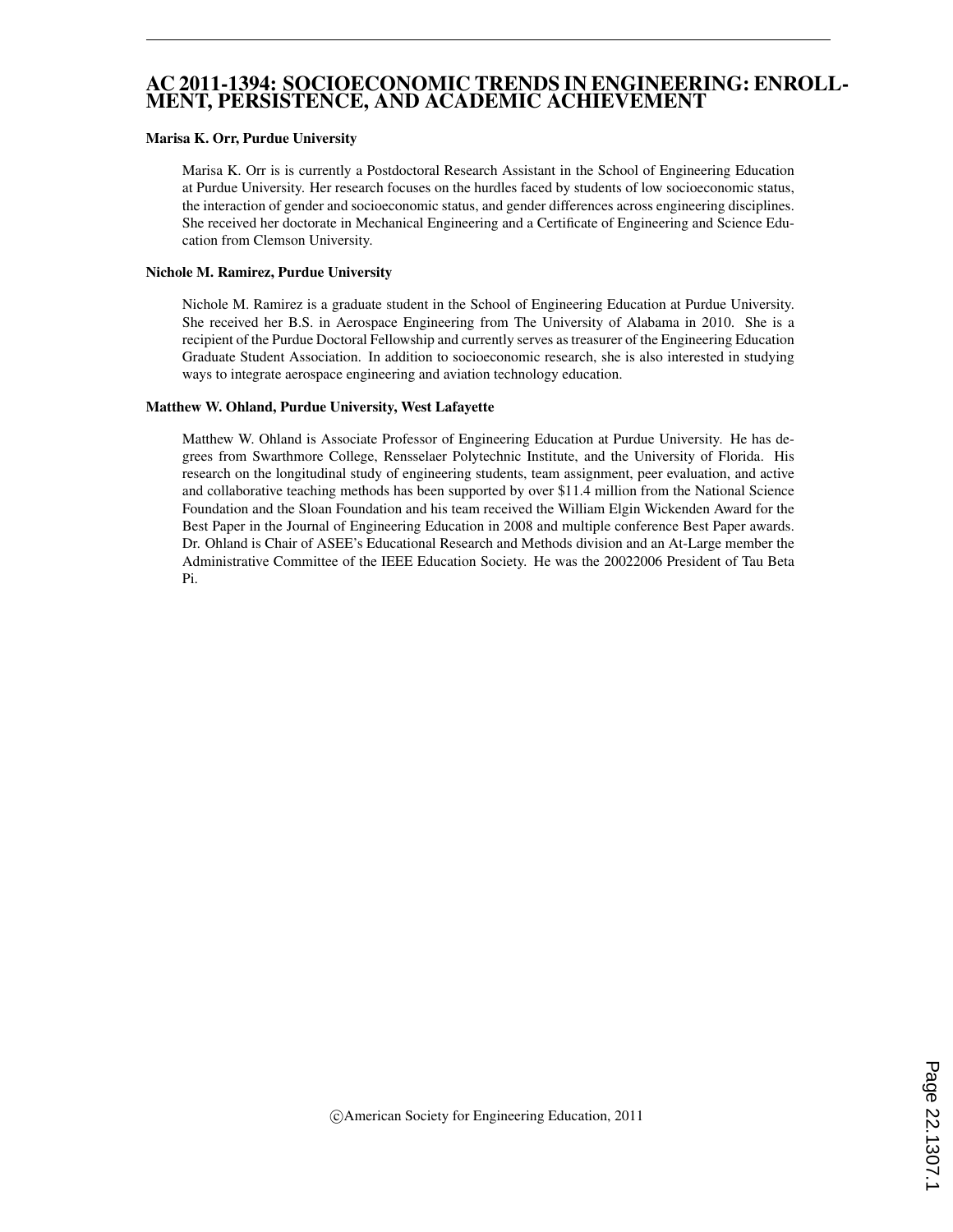# **Socioeconomic Trends in Engineering:**

# **Enrollment, Persistence, and Academic Achievement**

# **Abstract**

While many studies have examined engineering enrollment, persistence, and academic achievement and a significant amount of literature exists regarding socioeconomic status (SES), the intersection of these is virtually non-existent. This work will begin to bridge the gap between engineering education and SES research by linking two substantial databases. The National Center for Education Statistics (NCES) database includes all public schools in the U.S. and the Multiple Institution Database for Investigation of Engineering Longitudinal Development (MIDFIELD) database currently represents ten institutions and approximately one tenth of all U.S. engineering graduates.

The goal of this study is to identify relationships between socioeconomic status indicators and academic variables, including engineering enrollment, persistence to the 3<sup>rd</sup> semester, and first year GPA. Academic variables are drawn from the MIDFIELD database and high school codes are used to link National School Lunch Program (NSLP) data from the NCES Common Core of Data (CCD). More specifically, the percentage of students eligible for free lunch at each high school is used as an indicator of socioeconomic status.

It is clear from this study that students from low SES schools are at a disadvantage when it comes to engineering enrollment, academic achievement, and six-year graduation. This trend is not apparent in persistence to the third semester. As new institutions are added in the future, a similar protocol can be used to expand this research further. Issues identified in this study will be used to generate SES models specific to engineering that can begin to inform academic policy, as well as the recruiting and advising of students from all strata of socioeconomic status.

# **Introduction**

Socioeconomic status (SES) is a growing issue in educational equity, diversity, and policy research. Previous work suggests that STEM majors, in addition to having higher measures of academic achievement, also come from higher socioeconomic strata  $<sup>1</sup>$ . The goal of this study is</sup> to identify relationships between socioeconomic status indicators and engineering enrollment, persistence, and academic achievement. Academic variables will be drawn from the Multiple Institution Database for Investigation of Engineering Longitudinal Development (MIDFIELD) database and high school codes will be used to link data from the National Center for Education Statistics (NCES). Percentage of students eligible for free lunch at each high school will be used as an indicator of socioeconomic status.

Although there have been many persistence studies in engineering education, research on the impacts of SES is limited. First, we must understand what factors determine SES; family income, parent education level, and occupational prestige are common indicators<sup>2</sup>. In *Where the Girls Are: The Facts About Gender Equity in Education*, the American Association for University Women reported that socioeconomic differences outweighed gender and racial differences. The report also indicated that SES differences overlap and could pose as racial differences<sup>3</sup>.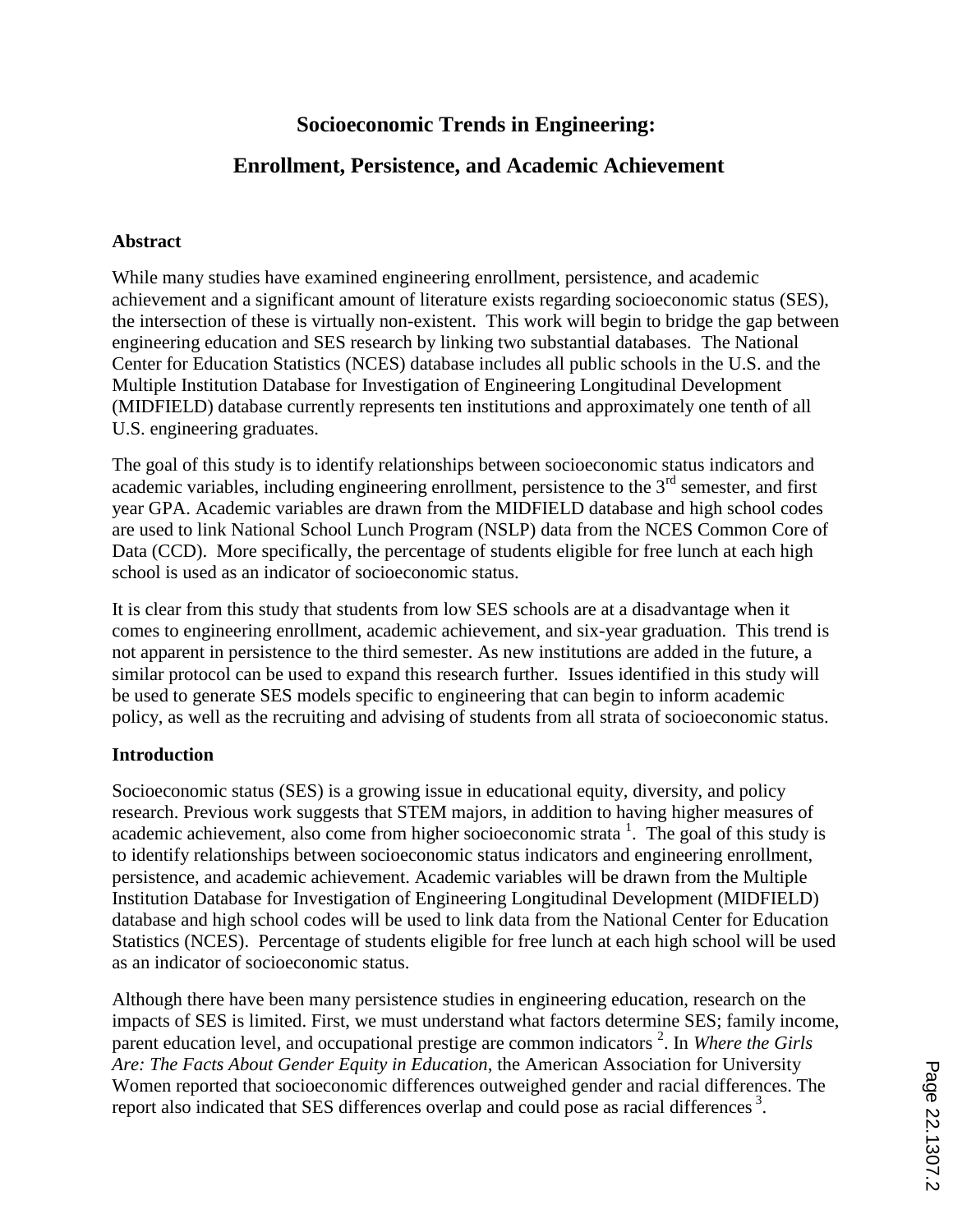"Although higher education research has given only limited consideration to the role of social class, it has long been evident that class plays an important role in education and attainment and should be considered when critically examining educational policy"<sup>4</sup>.

Lower SES students are less likely to attend college after high school institutions <sup>5, 6</sup>. In *America's Untapped Resource: Low-Income Students in Higher Education, Anthony Carneval* and Stephen Rose<sup>7</sup> found that 74 percent of students, at the most selective 146 colleges and universities, came from the top socioeconomic quarter of the population, and just 3 percent from the poorest. "In other words, one was twenty-five times as likely to run into a rich kid as a poor kid on the nation's selective campuses" <sup>2</sup> . Even more recently, *The Chronicle of Higher Education*, found that selective colleges have wealthier students, which raises concerns about the extent to which colleges offer a path for upward mobility to socioeconomically disadvantaged students<sup>8</sup>.

The work of Fenske et al.  $<sup>1</sup>$  is one work that does integrate financial aid, gender, race/ethnicity,</sup> and academic major and implies STEM majors often come from higher SES strata and have higher measures of academic achievement. It is somewhat surprising that the authors suggest that students with merit-based aid may persist less than their more financially needy peers. It is evident that research suggests a correlation between SES and access to postsecondary education as well as persistence in engineering. Still, further research is necessary to be certain about SES barriers facing undergraduate engineering students.

Previous research shows that there is a relationship between school population socioeconomic status and individual academic achievement. School population poverty status is based on the National School Lunch Program in which "any child at a participating school may purchase a meal through the National School Lunch Program. Children from families with incomes at or below 130 percent of the poverty level are eligible for free meals. Those with incomes between 130 percent and 185 percent of the poverty level are eligible for reduced‐price meals, for which students can be charged no more than 40 cents. For the period July 1, 2010, through June 30, 2011, 130 percent of the poverty level is \$28,665 for a family of four; 185 percent is \$40,793" <sup>13</sup>. Using free and reduced lunch enrollment as an indicator of both school and family poverty status, Caldas and Bankston show that there is a negative correlation between individual academic achievement and both individual and school poverty statuses. School poverty status was only slightly less correlated than individual poverty status<sup>14</sup>. Based on this earlier work, a new SES indicator, Peer SES has been defined for use in this study. Peer SES (pSES) is a measure of the percentage of students NOT eligible for the free lunch program, thus a high pSES score indicates that a student attended a high socioeconomic status secondary school. Although school poverty status does not give a direct indication of an individual student's household socioeconomic status, it does indicate the resources that the student is exposed to in his or her academic environment.

The study aims to answer several questions regarding the relationship between school poverty status and individual academic achievement, persistence, and enrollment in engineering:

- Are students with lower Peer SES matriculating into engineering at the same rate as their higher SES peers?
- Are students with lower Peer SES more or less likely than their higher SES peers to persist in engineering to the third semester?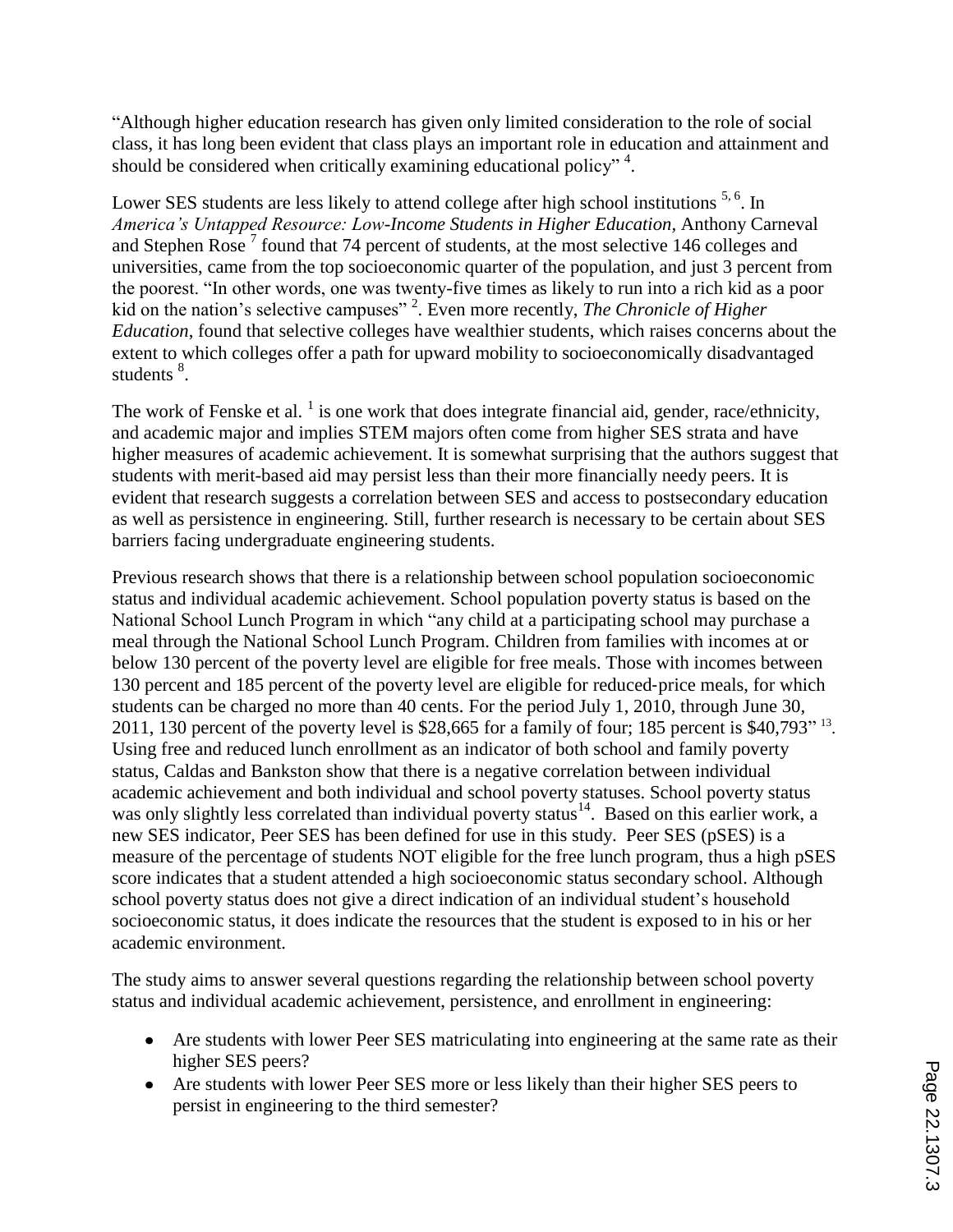• In our database, is Peer SES related to individual academic achievement?

We are expecting to see a negative correlation between percentage of free lunch and engineering enrollment, academic achievement, and persistence, meaning students from lower SES schools will be less likely to choose engineering as a college major, have lower GPA's, and be less likely to continue in engineering past the  $3<sup>rd</sup>$  semester.

# **Methodology**

The study uses a correlational design method  $15$  with a focus at the end of students' first year in college. Academic variables (engineering enrollment, persistence to the  $3<sup>rd</sup>$  semester, and first year GPA) are drawn from the MIDFIELD database and high school codes are used to link data from the NCES. Regression techniques are used to determine the predictive power of our SES indicator, Peer SES.

# High School Data

The NCES CCD includes 29,171 public schools that taught  $12<sup>th</sup>$  grade between the 1987 and  $2004$  school years<sup>16</sup>. Of these, 87% had valid free lunch and enrollment records for at least one year in the time period.

The total number of students eligible for free lunch in all years divided by the total enrollment in all years represents an average percentage of students eligible for free lunch at each school. This variable is then transformed by subtracting from 100% to yield the percentage of students not participating in free lunch and referred to as Peer SES, or pSES. Therefore, high values of pSES represent high SES schools. It is important to note that pSES is not an indication of a student's household SES, but rather an indicator of their school environment.

# Institution Data

The MIDFIELD database includes 6-year graduation records for 367,289 students at 10 institutions. One institution was removed from the study because they did not report high school codes. A second institution did not report complete high school data before 1994. Individual students whose high school code was missing or invalid were also removed, leaving 290,938 student records. Using a crosswalk compiled by Matthew Chingos, a postdoctoral researcher at Harvard and co-author of *Crossing the Finish Line* <sup>17</sup>, 87% of the students with College Board (CEEB) high school codes were able to be matched with NCES high school codes that had a pSES value.

First-time students in MIDFIELD had a mean pSES of 86.63, almost one half standard deviation above average, indicating that students at low pSES high schools are less likely to attend college. The median pSES value for this group was 88.99 and the mode was 100 (no students eligible for free lunch). The minimum value of 2.57 represents a student who went to a school where over 97% students are eligible for free lunch. Nearly the full gamut of pSES is represented in the MIDFIELD database, although not uniformly so. The 55,132 students who matriculated into an engineering field (and had a pSES value) had an even higher average pSES of 87.29 and a minimum value of 11.61.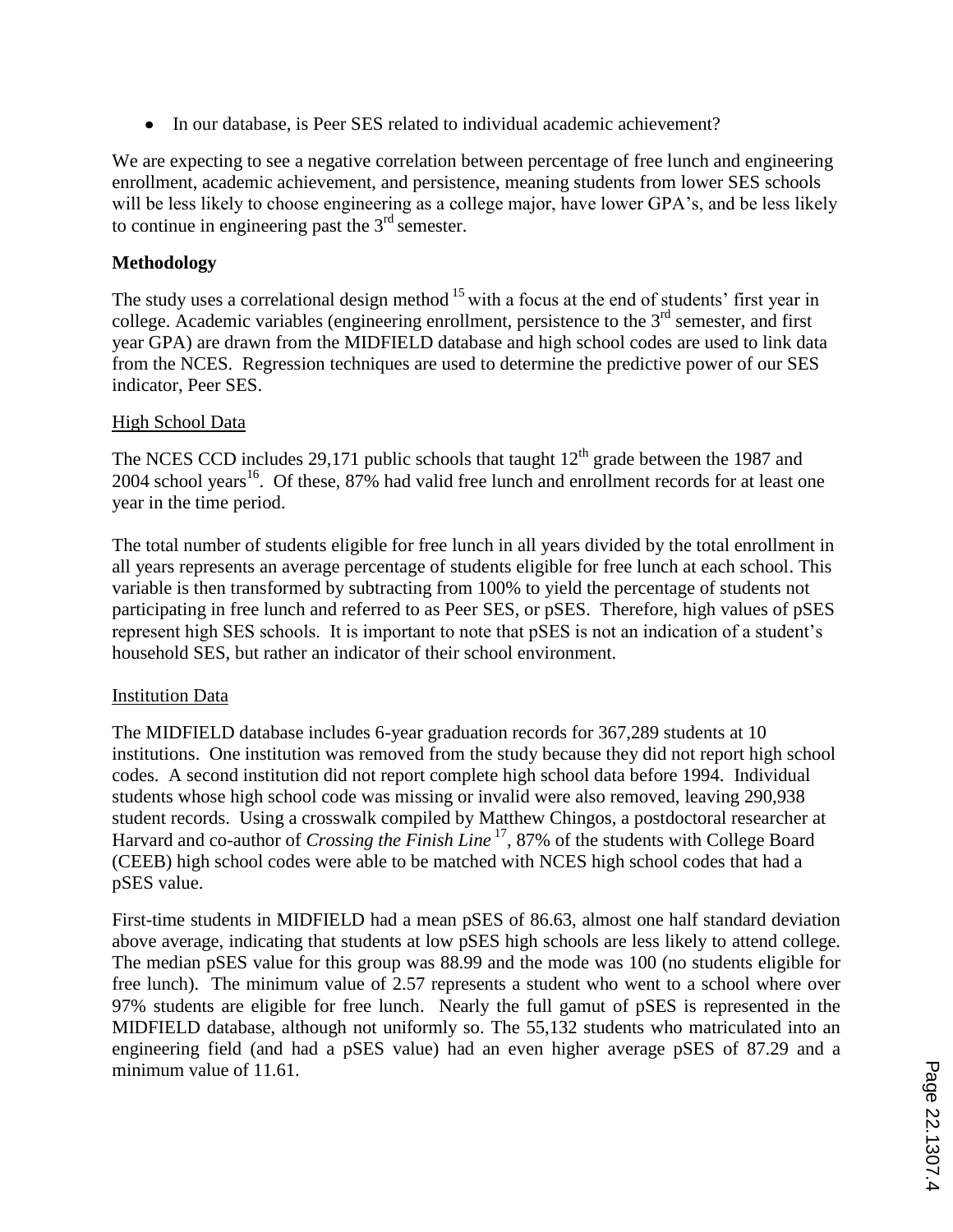## Data Analysis

Logistic regressions are used to identify trends in the dichotomous outcome variables engineering enrollment (whether or not a student matriculated into engineering) and persistence (whether or not a student continued in engineering to the third semester). Linear regression is used for first year GPA, which is a continuous outcome variable on a scale of 0 to 4 (with 4 being straights A's). For simplicity of interpretation, peer SES was rescaled to a range of 0 (low peer SES: all students eligible for free lunch) to 1 (high peer SES: no students eligible free lunch).

# **Results and Discussion**

# Engineering Enrollment

Engineering professions have been far less successful than other professions at attracting female students. While the overall percentage of Bachelor degrees conferred to women in the 2005- 2006 academic year was 57%, in engineering only 19% of the graduates were women<sup>18</sup>. Previous work with the MIDFIELD database also shows that gender is a significant factor in engineering enrollment<sup>19</sup>; therefore, it is included in the engineering enrollment model in addition to the variable of interest, pSES. Using stepwise selection, pSES ( $p < 0.0001$ ), gender ( $p < 0.0001$ ), and their interaction ( $p < 0.0034$ ) were found to be significant ( $\alpha = 0.05$ ) predictors of engineering enrollment. The logistic model shows that females and males with high peer SES are 1.446 and 1.996, respectively, times more likely than their low peer SES counterparts to matriculate into engineering. As peer SES increases, the probability gap between males and females increases (Figure 1). Without accounting for any other variables, peer SES is a stronger indicator of engineering enrollment for males than it is for females.

| <b>Parameter</b>   | Degrees of<br>Freedom | <b>Estimate</b> | Wald              | p-value  | Odds ratio |
|--------------------|-----------------------|-----------------|-------------------|----------|------------|
|                    |                       |                 | <b>Chi-Square</b> |          |            |
| <b>Intercept</b>   |                       | $-1.3629$       | 668,4446          | < 0.0001 |            |
| Gender             |                       | $-1.0849$       | 128,0083          | < 0.0001 | 0.338      |
| <b>pSES</b>        |                       | 0.6912          | 132.7990          | < 0.0001 | 1.996      |
| <b>Interaction</b> |                       | $-0.3222$       | 8.6051            | 0.0034   | 0.725      |
| (pSES*Gender)      |                       |                 |                   |          |            |

**Table 1: Logistic regression of pSES and gender on engineering enrollment (adjusted R-square = 0.1041)**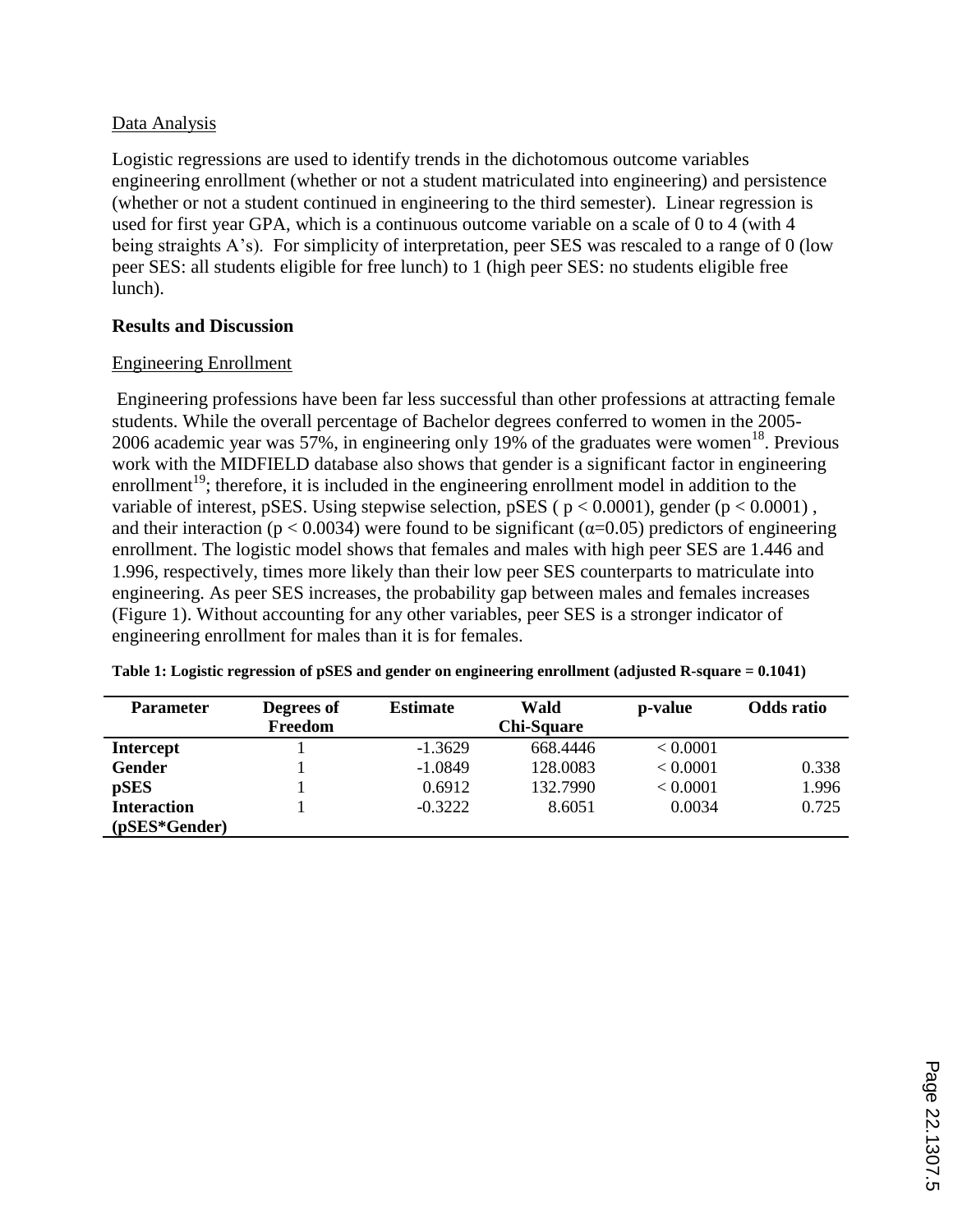

**Figure 1. Predicted probabilities of enrolling in engineering with 95% confidence limits**

### Persistence

Gender was not included in the persistence model because previous work has shown that in the MIDFIELD dataset, women are just as likely to persist in engineering as men, although there were notable differences in pathways chosen by the remaining men and women <sup>20</sup>. Over 87% of students who matriculate into engineering are still enrolled in an engineering major in their third semester.

| <b>Parameter</b> | Degrees of<br>Freedom | <b>Estimate</b> | Wald<br><b>Chi-Square</b> | p-value  | <b>Odds</b> ratio |
|------------------|-----------------------|-----------------|---------------------------|----------|-------------------|
| <b>Intercept</b> |                       | 2.0602          | 286.6650                  | < 0.0001 |                   |
| <b>pSES</b>      |                       | 0.0602          | 0.1894                    | < 0.6634 | .062              |

As shown in Table 2, pSES is not a significant predictor of persistence to the third semester. It is possible that this is because so few students have left engineering at this stage. To further explore this phenomenon, a model was created for predicting six-year graduation in engineering. Results were quite different (Table 3). The odds of a high pSES student graduating in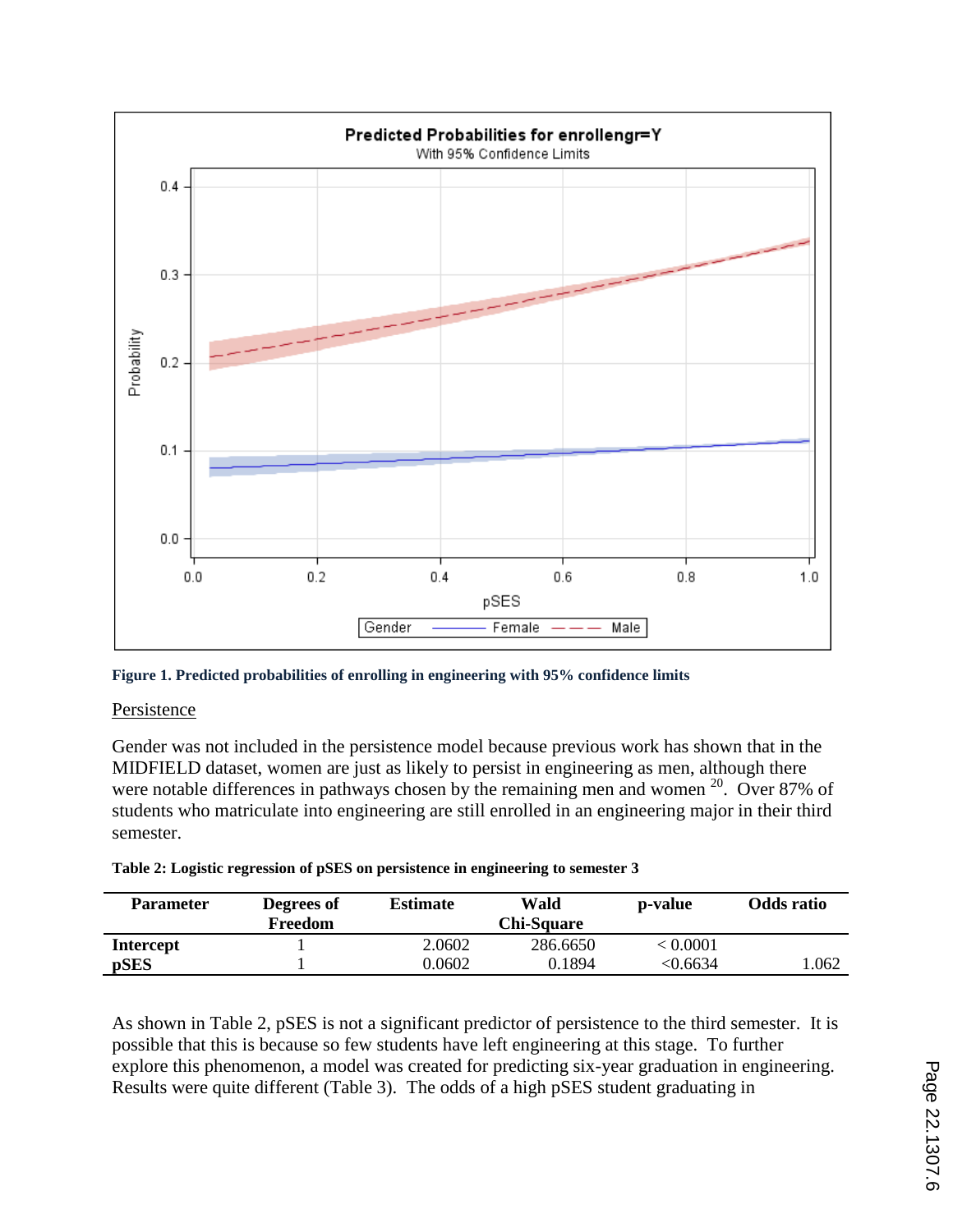engineering in six years are approximately five times better than the odds for a low pSES student.

| <b>Parameter</b> | Degrees of<br>Freedom | <b>Estimate</b> | Wald<br>Chi-Square | p-value  | Odds ratio |
|------------------|-----------------------|-----------------|--------------------|----------|------------|
| <b>Intercept</b> |                       | $-1.5473$       | 434.8354           | < 0.0001 |            |
| pSES             |                       | .6387           | 378.4295           | <0.0001  | 5.148      |

**Table 3: Logistic Regression of pSES on Six Year Graduation in Engineering (adjusted R-square = 0.0094)**

Figure 2 shows that a student with high pSES has a probability of 0.522 of graduating in engineering in six years while a low pSES student has only a probability of 0.175.



**Figure 2: Predicted probabilities for six-year graduation in engineering with 95% confidence limits**

Academic Achievement

Academic achievement was examined using first-year GPA as an indicator. This linear regression indicates that the average GPA for a student with pSES = 0 is 2.09, or a C average. Having pSES =1 increases that average by 0.7. This confirms prior research that either low SES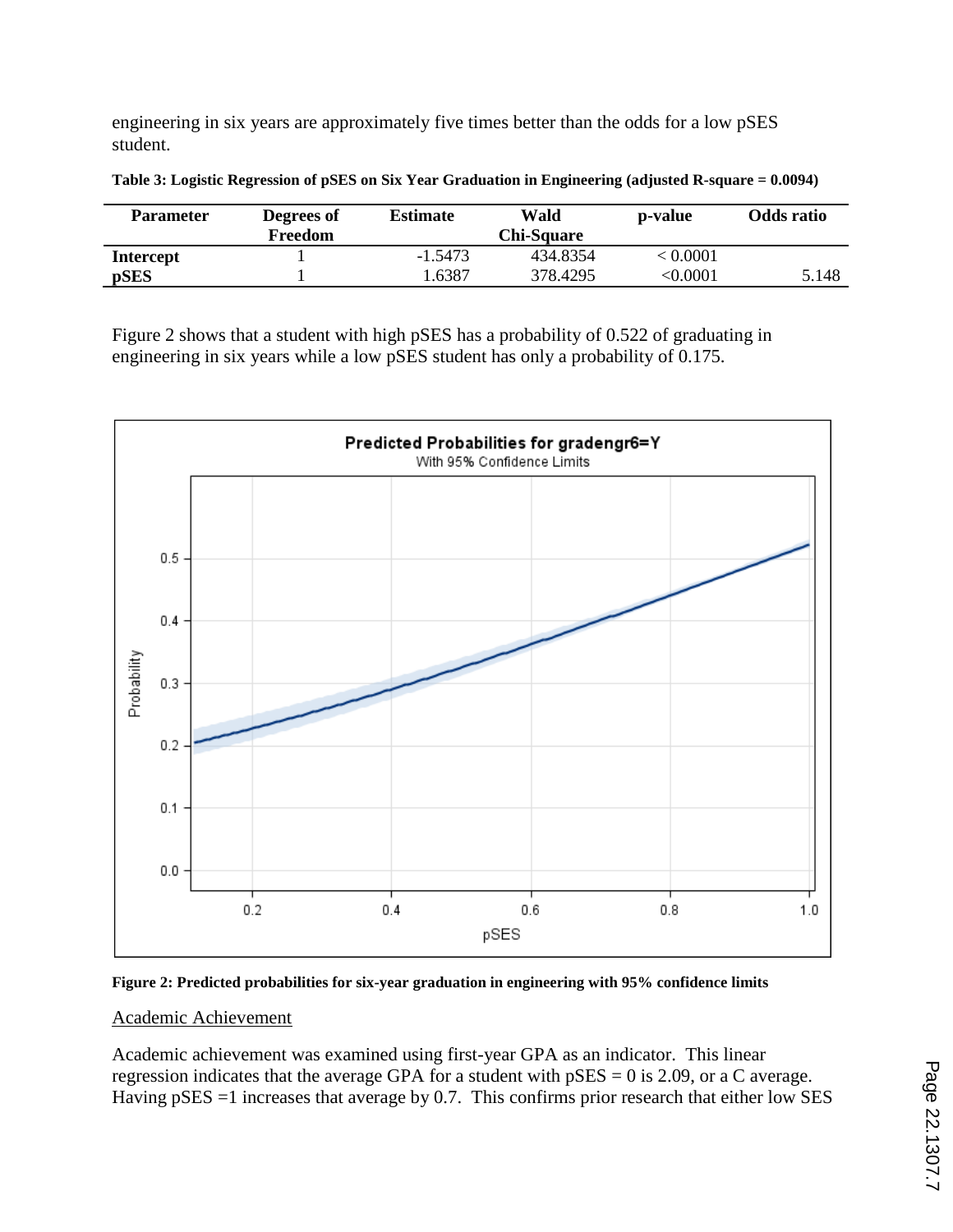schools are not adequately preparing students for college engineering and/or first year courses do not seem to be helping them catch up. Low peer SES students begin their sophomore year at a significant disadvantage. Future studies will examine whether this effect tapers off or compounds as students progress.

| <b>Parameter</b> | Degrees of<br>Freedom | <b>Estimate</b> | <b>Standard</b><br>Error | t Value | p-value       |
|------------------|-----------------------|-----------------|--------------------------|---------|---------------|
| <b>Intercept</b> |                       | 2.08829         | 0.02880                  | 72.52   | < 0.0001      |
| <b>pSES</b>      |                       | 0.70086         | 0.03270                  | 21.43   | $<\!\!0.0001$ |

**Table 4: Regression of pSES on first year GPA (adjusted R-square = 0.0085)**

### **Conclusions and Future Work**

It is clear from this study that student from low SES schools are at a disadvantage when it comes to engineering enrollment, academic achievement, and six-year graduation. Nevertheless, the impact of attending a low-SES school is not apparent in persistence to the third semester. This has significant implications for advisors and policy makers, in that these students might not exhibit any warning signs before they leave engineering without a degree. As unfortunate as it would be if those students were unable to persist to the third semester of engineering, it would be even more disappointing if they were encouraged to hold on to the promise of an engineering degree for additional years, only to reach a later barrier before completion of the degree.

Future work will focus on studying institutional differences, including academic variables, determining at what point the pSES starts to significantly affect persistence , and looking for trends in what happens to students after they leave engineering, i.e., do they change majors or leave the institution? To what majors do they switch? How is their destination related to their peer SES? The development of this peer SES metric and its connection to the MIDFIELD database open a wide range of new possibilities for exploration. Developing a better understanding of the relationship between the choices students make and their background is the first step toward increasing socioeconomic diversity in engineering, thus providing opportunities for the upward mobility of disadvantaged students and informing decisions regarding academic recruiting, advising, and policy.

### **References**

- 1. Fenske, R.H., J.D. Porter, and C.P. DuBrock, *Tracking Financial Aid and Persistence of Women, Minority, and Needy Students in Science, Engineering, and Mathematics.* Research in Higher Education, 2000. **41**(1): p. 67-94.
- 2. Kahlenberg, R.D., ed. *Rewarding Strivers: Helping Low-Income Students Succeed in College*. 2010, The Century Foundation Press: New York.
- 3. Corbett, C., C. Hill, and A. St. Rose, *Where the Girls Are: The Facts About Gender Equity in Education*. 2008, American Association for University Women Educational Foundation: Washington, D.C.
- 4. Paulsen, M.B. and E.P.S. John, *Social Class and College Costs: Examining the Financial Nexus between College Choice and Persistence.* The Journal of Higher Education, 2002. **73**(2): p. 189-236.